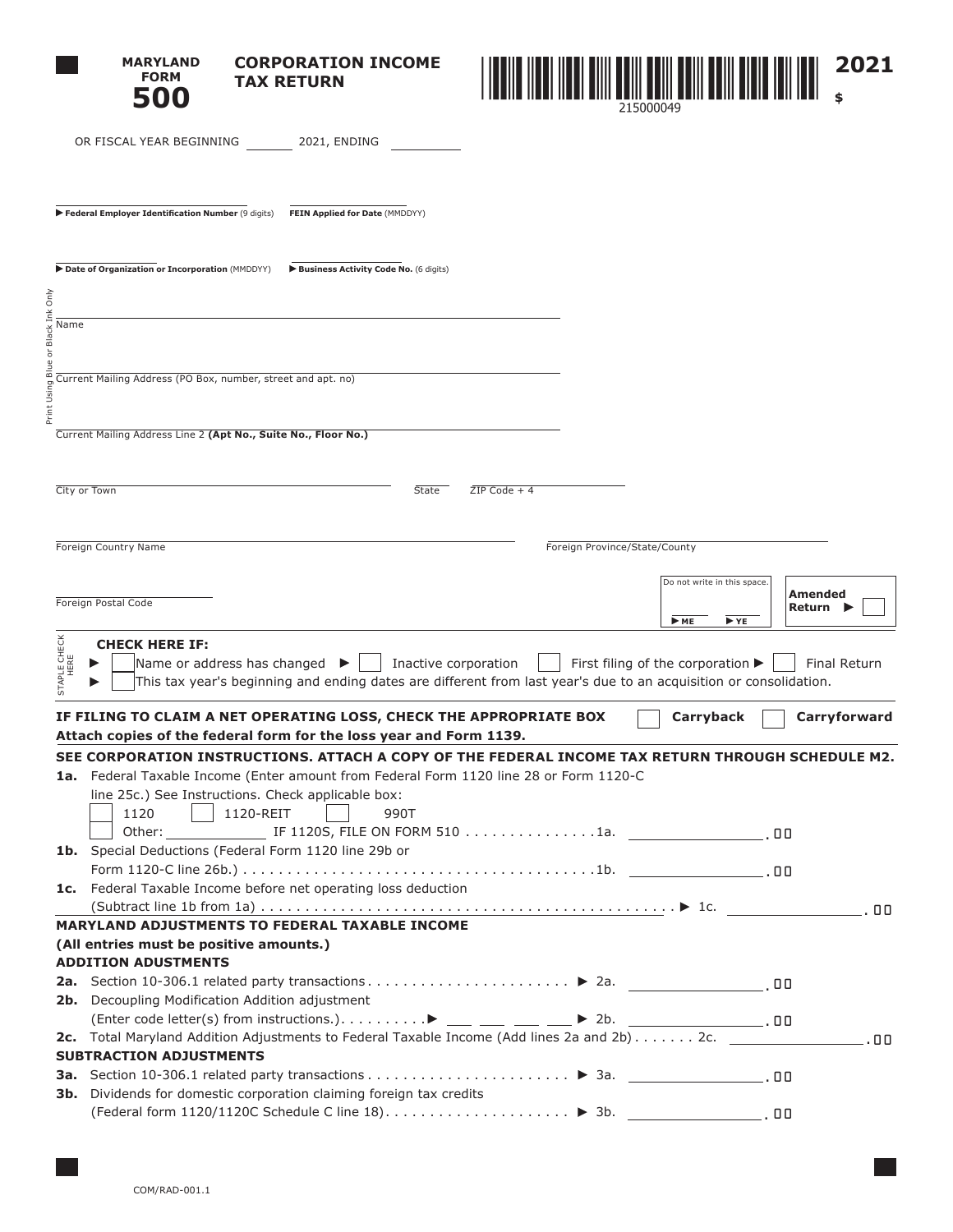



**2021 page 2**

|     | NAME And the state of the state of the state of the state of the state of the state of the state of the state of the state of the state of the state of the state of the state of the state of the state of the state of the s<br>FEIN AND THE REAL PROPERTY OF THE REAL PROPERTY. |                                             |    |
|-----|------------------------------------------------------------------------------------------------------------------------------------------------------------------------------------------------------------------------------------------------------------------------------------|---------------------------------------------|----|
|     | 3c. Dividends from related foreign corporations                                                                                                                                                                                                                                    |                                             |    |
|     | (Federal form 1120/1120C Schedule C line 14, 16b and 16c) $\dots \dots \dots$ > 3c.                                                                                                                                                                                                |                                             |    |
|     | 3d. Decoupling Modification Subtraction adjustment                                                                                                                                                                                                                                 |                                             |    |
|     |                                                                                                                                                                                                                                                                                    |                                             |    |
|     | 3e. Total Maryland Subtraction Adjustments to Federal Taxable Income                                                                                                                                                                                                               |                                             |    |
|     |                                                                                                                                                                                                                                                                                    |                                             |    |
| 4.  | Maryland Adjusted Federal Taxable Income before NOL deduction is applied                                                                                                                                                                                                           |                                             |    |
|     |                                                                                                                                                                                                                                                                                    |                                             |    |
| 5.  | Enter Adjusted Federal NOL Carry-forward available from previous tax years (including                                                                                                                                                                                              |                                             |    |
|     | FDSC Carry-forward) on a separate company basis (Enter NOL as a positive amount.) $\ldots \rightarrow 5$ .                                                                                                                                                                         |                                             |    |
| 6.  | Maryland Adjusted Federal Taxable Income (If line 4 is less than or equal to zero,                                                                                                                                                                                                 |                                             |    |
|     | enter amount from line 4.) (If line 4 is greater than zero, subtract line 5 from line 4 and                                                                                                                                                                                        |                                             |    |
|     |                                                                                                                                                                                                                                                                                    |                                             |    |
|     | <b>MARYLAND ADDITION MODIFICATIONS</b>                                                                                                                                                                                                                                             |                                             |    |
|     | (All entries must be positive amounts.)                                                                                                                                                                                                                                            |                                             |    |
|     |                                                                                                                                                                                                                                                                                    |                                             |    |
|     | 7b. Dividends and interest from another state, local or federal tax                                                                                                                                                                                                                |                                             |    |
|     | $\overline{\phantom{a}}$ , 00 $\overline{\phantom{a}}$                                                                                                                                                                                                                             |                                             |    |
|     | 7c. Net operating loss modification recapture (Do not enter NOL carryover.                                                                                                                                                                                                         |                                             |    |
|     |                                                                                                                                                                                                                                                                                    |                                             |    |
|     | 7d. Domestic Production Activities Deduction ▶ 7d.<br>$\overline{\phantom{iiiiiiiiiiiiiiiiiiiiiiiiiiiiiiiiiiiiii}}$ . 00                                                                                                                                                           |                                             |    |
|     |                                                                                                                                                                                                                                                                                    |                                             |    |
| 7f. | Other additions (Enter code letter(s) from                                                                                                                                                                                                                                         |                                             |    |
|     | instructions and attach schedules) $\blacktriangleright$ __ _ _ _ _ _ _ _ _ _ _ 7f.<br>$\overline{\phantom{a}}$ , 00                                                                                                                                                               |                                             |    |
|     |                                                                                                                                                                                                                                                                                    |                                             |    |
|     | <b>MARYLAND SUBTRACTION MODIFICATIONS</b>                                                                                                                                                                                                                                          |                                             |    |
|     | (All entries must be positive amounts.)                                                                                                                                                                                                                                            |                                             |    |
|     |                                                                                                                                                                                                                                                                                    |                                             |    |
|     | 8b. Other subtractions (Enter code letter(s) from                                                                                                                                                                                                                                  |                                             |    |
|     |                                                                                                                                                                                                                                                                                    |                                             |    |
|     |                                                                                                                                                                                                                                                                                    |                                             |    |
|     | <b>NET MARYLAND MODIFICATIONS</b>                                                                                                                                                                                                                                                  |                                             |    |
| 9.  | Total Maryland Modifications (Subtract line 8c from 7g. If less than zero,                                                                                                                                                                                                         |                                             |    |
|     |                                                                                                                                                                                                                                                                                    |                                             | 00 |
|     |                                                                                                                                                                                                                                                                                    |                                             |    |
|     | APPORTIONMENT OF INCOME                                                                                                                                                                                                                                                            |                                             |    |
|     | (To be completed by multistate corporations whose apportionment factor is less than 1, otherwise skip to line 13.)                                                                                                                                                                 |                                             |    |
|     | 11. Maryland apportionment factor (from page 4 of this form)                                                                                                                                                                                                                       |                                             |    |
|     |                                                                                                                                                                                                                                                                                    |                                             |    |
|     | 12. Maryland apportionment income (Multiply line 10 by line 11.) 12.                                                                                                                                                                                                               |                                             |    |
|     |                                                                                                                                                                                                                                                                                    |                                             |    |
|     |                                                                                                                                                                                                                                                                                    |                                             |    |
|     | 15a. Estimated tax paid with Form 500D, Form MW506NRS and/or credited                                                                                                                                                                                                              |                                             |    |
|     | from 2020 overpayment $\dots\dots\dots\dots\dots\dots\dots\dots\dots\dots\dots\dots$<br>$\overline{a}$ , and $\overline{a}$ , and $\overline{a}$ , and $\overline{a}$                                                                                                              |                                             |    |
|     |                                                                                                                                                                                                                                                                                    | . 00                                        |    |
|     | 15c. Nonrefundable business income tax credits from Part AAA. (See instructions for Form 500CR.) You must file this form electronically to                                                                                                                                         |                                             |    |
|     | 15d. Refundable business income tax credits from Part DDD. (See instructions for Form 500CR.)                                                                                                                                                                                      | claim business tax credits from Form 500CR. |    |
|     | 15e. The Heritage Structure Rehabilitation Tax Credit is claimed on line 1 of Part DDD on Form 500CR.                                                                                                                                                                              |                                             |    |
|     | Check here $\blacktriangleright$   if you are a non-profit corporation.                                                                                                                                                                                                            |                                             |    |
|     | 15f. Nonresident tax paid on behalf of the corporation by pass-through entities                                                                                                                                                                                                    |                                             |    |
|     |                                                                                                                                                                                                                                                                                    | 00                                          |    |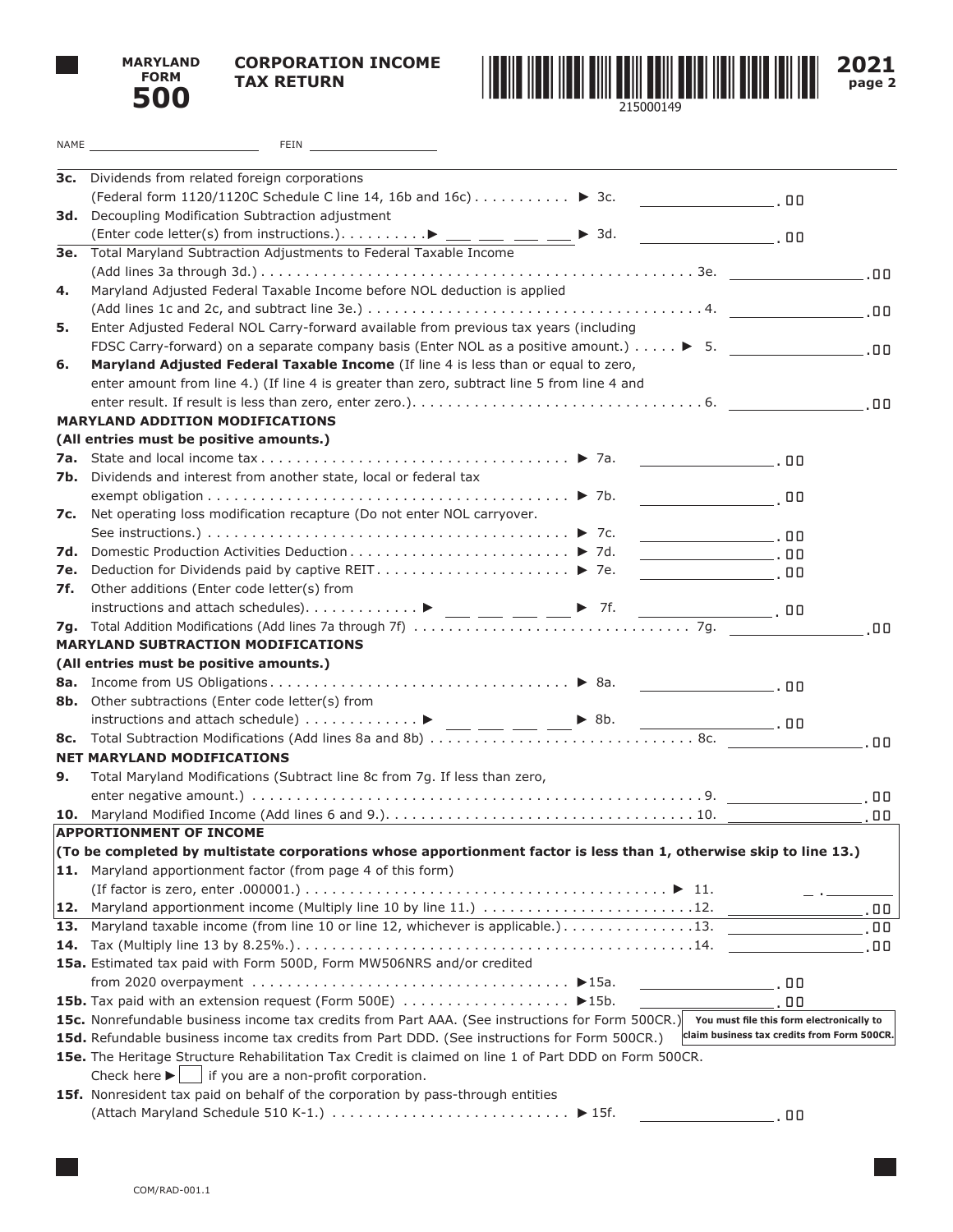**MARYLAND FORM 500**

**CORPORATION INCOME TAX RETURN**



| FEIN AND THE REAL PROPERTY OF THE REAL PROPERTY.<br>NAME AND A RESIDENCE OF A RESIDENCE OF A RESIDENCE OF A RESIDENCE OF A RESIDENCE OF A RESIDENCE OF A RESIDENCE                                                                                                                                                                                                        |  |
|---------------------------------------------------------------------------------------------------------------------------------------------------------------------------------------------------------------------------------------------------------------------------------------------------------------------------------------------------------------------------|--|
| 15g. If amending, total payments made with original plus additional tax paid                                                                                                                                                                                                                                                                                              |  |
|                                                                                                                                                                                                                                                                                                                                                                           |  |
| 15h. Total payments and credits (add lines 15a through 15g) 15h. _______________________.00                                                                                                                                                                                                                                                                               |  |
|                                                                                                                                                                                                                                                                                                                                                                           |  |
| 17. Overpayment (If line 15h exceeds line 14, enter the difference.)                                                                                                                                                                                                                                                                                                      |  |
|                                                                                                                                                                                                                                                                                                                                                                           |  |
| 18. Interest and/or penalty from Form 500UP _____________________ or late payment interest                                                                                                                                                                                                                                                                                |  |
|                                                                                                                                                                                                                                                                                                                                                                           |  |
|                                                                                                                                                                                                                                                                                                                                                                           |  |
| 20. Amount of overpayment from original return to be applied to estimated tax for 2022                                                                                                                                                                                                                                                                                    |  |
|                                                                                                                                                                                                                                                                                                                                                                           |  |
| 21. Amount of overpayment TO BE REFUNDED                                                                                                                                                                                                                                                                                                                                  |  |
| (Add lines 18 and 20, and subtract the total from line 17.)                                                                                                                                                                                                                                                                                                               |  |
|                                                                                                                                                                                                                                                                                                                                                                           |  |
| To comply with banking and NACHA (National Automated Clearing House Association) rules, if this refund will go to an account<br>outside of the United States, place "Y" in this box ▶     or if you authorize the State of Maryland to direct deposit your refund, check<br>and complete the following information clearly and legibly.<br>this box $\blacktriangleright$ |  |
| 22a. Type of account:<br>Checking<br>Savings                                                                                                                                                                                                                                                                                                                              |  |
| <b>22b.</b> Routing Number (9-digits): $\blacktriangleright$                                                                                                                                                                                                                                                                                                              |  |
| 22c. Account number:<br><u> 1989 - Andrea Andrew Maria (h. 1989).</u>                                                                                                                                                                                                                                                                                                     |  |
| <b>22d.</b> Name as it appears on the bank account:                                                                                                                                                                                                                                                                                                                       |  |
| <b>INFORMATIONAL PURPOSES ONLY (LINES 23 &amp; 24)</b>                                                                                                                                                                                                                                                                                                                    |  |
|                                                                                                                                                                                                                                                                                                                                                                           |  |

| 23. NOL generated in Current Year - Carryforward 20 years and carry back 2 years (farming loss ONLY). |       |
|-------------------------------------------------------------------------------------------------------|-------|
|                                                                                                       | . 00. |
| <b>24.</b> NAM generated in Current Year - Carried Forward/Back with Loss on Line 23 per              |       |
| Section 10-205(e) (If line 6 is less than zero AND line 9 is greater than zero, enter the             |       |
|                                                                                                       | n n   |

## **FOR USE IF AMENDING THE RETURN**

Explanation of Changes to Income, Modifications, Apportionment Factor and Credits. Show the computation in detail and attach schedules as necessary. Check the box or boxes that reflect the reason for filing this amended return and explain in the space provided below the checkboxes. If more space is needed, you may attach additional pages.

 $\mathcal{L}_\mathcal{L} = \mathcal{L}_\mathcal{L} = \mathcal{L}_\mathcal{L} = \mathcal{L}_\mathcal{L} = \mathcal{L}_\mathcal{L} = \mathcal{L}_\mathcal{L} = \mathcal{L}_\mathcal{L} = \mathcal{L}_\mathcal{L} = \mathcal{L}_\mathcal{L} = \mathcal{L}_\mathcal{L} = \mathcal{L}_\mathcal{L} = \mathcal{L}_\mathcal{L} = \mathcal{L}_\mathcal{L} = \mathcal{L}_\mathcal{L} = \mathcal{L}_\mathcal{L} = \mathcal{L}_\mathcal{L} = \mathcal{L}_\mathcal{L}$  $\mathcal{L}_\mathcal{L} = \mathcal{L}_\mathcal{L} = \mathcal{L}_\mathcal{L} = \mathcal{L}_\mathcal{L} = \mathcal{L}_\mathcal{L} = \mathcal{L}_\mathcal{L} = \mathcal{L}_\mathcal{L} = \mathcal{L}_\mathcal{L} = \mathcal{L}_\mathcal{L} = \mathcal{L}_\mathcal{L} = \mathcal{L}_\mathcal{L} = \mathcal{L}_\mathcal{L} = \mathcal{L}_\mathcal{L} = \mathcal{L}_\mathcal{L} = \mathcal{L}_\mathcal{L} = \mathcal{L}_\mathcal{L} = \mathcal{L}_\mathcal{L}$ 

|  | 1                        |
|--|--------------------------|
|  | 2                        |
|  | :                        |
|  | Z                        |
|  | ŗ                        |
|  | $\epsilon$               |
|  | $\overline{\phantom{a}}$ |

| 1. Amended to claim a Net Operating Loss Deduction |  |
|----------------------------------------------------|--|
|----------------------------------------------------|--|

- 2. Amended to report a federal adjustment or an RAR (Revenue Agent Report)
- 3. Amended to claim Business Tax Credit.
- 4. Amended to claim nonresident PTE Tax Credit
- 5. Amended to report income omitted on previous filing
- 6. Amended to change apportionment factor
- 7. Amended for another reason stated below: \_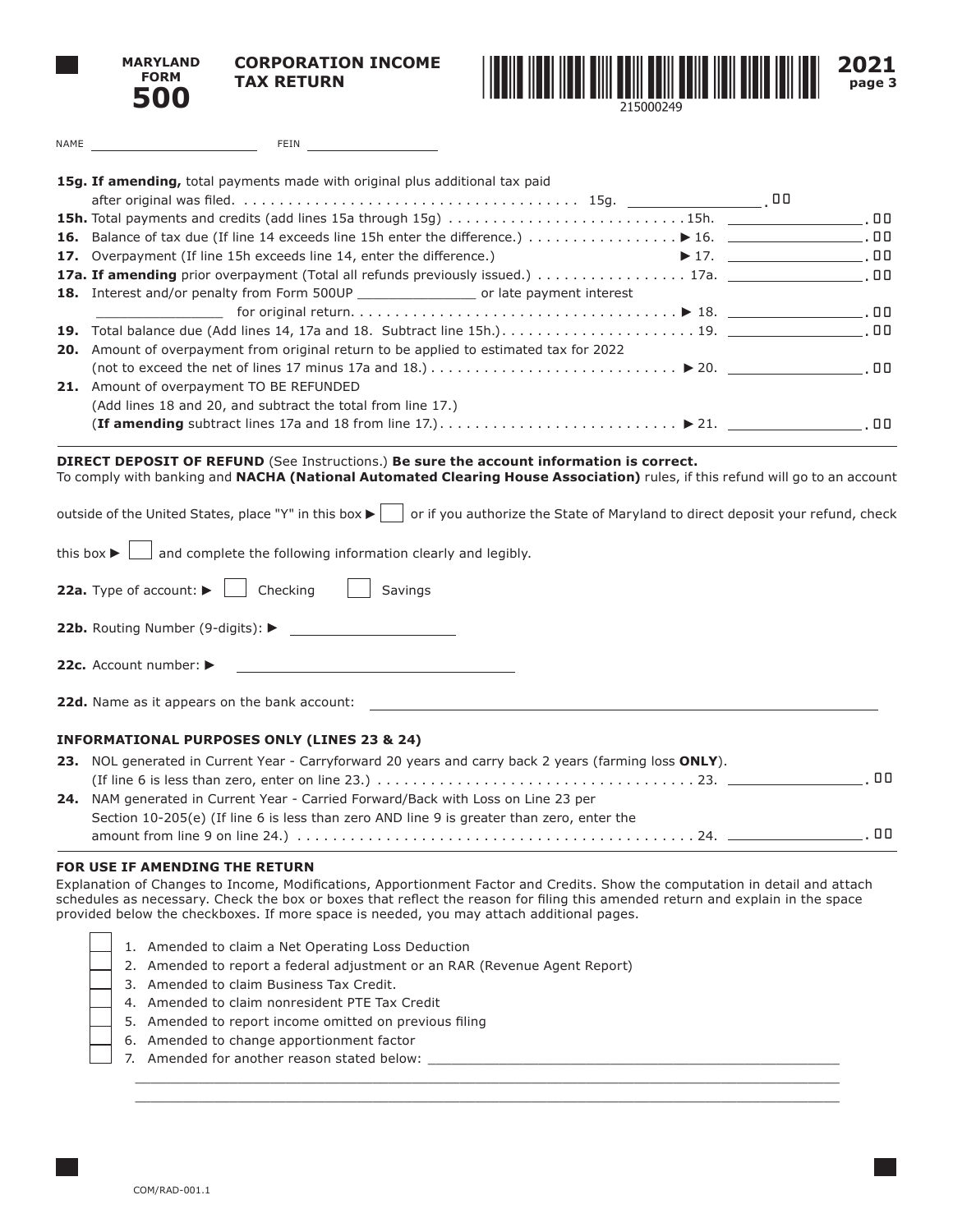

 $\label{eq:2} \frac{1}{\sqrt{2}}\left(\frac{1}{\sqrt{2}}\right)^{2} \left(\frac{1}{\sqrt{2}}\right)^{2} \left(\frac{1}{\sqrt{2}}\right)^{2} \left(\frac{1}{\sqrt{2}}\right)^{2} \left(\frac{1}{\sqrt{2}}\right)^{2} \left(\frac{1}{\sqrt{2}}\right)^{2} \left(\frac{1}{\sqrt{2}}\right)^{2} \left(\frac{1}{\sqrt{2}}\right)^{2} \left(\frac{1}{\sqrt{2}}\right)^{2} \left(\frac{1}{\sqrt{2}}\right)^{2} \left(\frac{1}{\sqrt{2}}\right)^{2} \left(\frac{$ 



**2021 page 4**

 $-$ 

NAME FEIN

| Schedule A - COMPUTATION OF APPORTIONMENT FACTOR (Applies only to multistate corporations. See instructions.)                                                                                           |                                                                                                                                                                                                                        |                                                     |                                                                                      |                                                                                     |
|---------------------------------------------------------------------------------------------------------------------------------------------------------------------------------------------------------|------------------------------------------------------------------------------------------------------------------------------------------------------------------------------------------------------------------------|-----------------------------------------------------|--------------------------------------------------------------------------------------|-------------------------------------------------------------------------------------|
| NOTE: Special apportionment formulas are required for rental/<br>leasing, financial institutions, transportation and<br>manufacturing companies. Worldwide headquartered<br>companies see instructions. |                                                                                                                                                                                                                        | Column 1<br><b>TOTALS WITHIN</b><br><b>MARYLAND</b> | Column <sub>2</sub><br><b>TOTALS WITHIN</b><br><b>AND WITHOUT</b><br><b>MARYLAND</b> | Column 3<br><b>DECIMAL FACTOR</b><br>(Column 1 ÷ Column 2<br>rounded to six places) |
|                                                                                                                                                                                                         | 1A. Receipts a. Gross receipts or sales less returns and                                                                                                                                                               |                                                     |                                                                                      |                                                                                     |
|                                                                                                                                                                                                         |                                                                                                                                                                                                                        | .oo▶                                                | .00                                                                                  |                                                                                     |
|                                                                                                                                                                                                         |                                                                                                                                                                                                                        |                                                     |                                                                                      |                                                                                     |
|                                                                                                                                                                                                         | $b. Dividends$                                                                                                                                                                                                         | .00                                                 | . 00                                                                                 |                                                                                     |
|                                                                                                                                                                                                         |                                                                                                                                                                                                                        |                                                     |                                                                                      |                                                                                     |
|                                                                                                                                                                                                         |                                                                                                                                                                                                                        | .00                                                 | . 00                                                                                 |                                                                                     |
|                                                                                                                                                                                                         |                                                                                                                                                                                                                        |                                                     |                                                                                      |                                                                                     |
|                                                                                                                                                                                                         |                                                                                                                                                                                                                        | .00                                                 | . 00                                                                                 |                                                                                     |
|                                                                                                                                                                                                         |                                                                                                                                                                                                                        |                                                     |                                                                                      |                                                                                     |
|                                                                                                                                                                                                         |                                                                                                                                                                                                                        | .00                                                 | . 00                                                                                 |                                                                                     |
|                                                                                                                                                                                                         |                                                                                                                                                                                                                        |                                                     |                                                                                      |                                                                                     |
|                                                                                                                                                                                                         | f. Capital gain net income                                                                                                                                                                                             | .00                                                 | . 00                                                                                 |                                                                                     |
|                                                                                                                                                                                                         | g. Other income (Attach schedule.).                                                                                                                                                                                    | .00                                                 |                                                                                      |                                                                                     |
|                                                                                                                                                                                                         | h. Total receipts (Add lines 1A(a) through                                                                                                                                                                             |                                                     | . 00                                                                                 |                                                                                     |
|                                                                                                                                                                                                         | 1A(g), for Columns 1 and 2.). $\dots \dots$                                                                                                                                                                            | .oo⊫                                                | .00                                                                                  |                                                                                     |
| 1B. Receipts                                                                                                                                                                                            | Multiply factor on line 1A, Column 3 by 5.                                                                                                                                                                             |                                                     |                                                                                      |                                                                                     |
|                                                                                                                                                                                                         | Disregard this line if special apportionment                                                                                                                                                                           |                                                     |                                                                                      |                                                                                     |
|                                                                                                                                                                                                         |                                                                                                                                                                                                                        |                                                     |                                                                                      |                                                                                     |
|                                                                                                                                                                                                         |                                                                                                                                                                                                                        |                                                     |                                                                                      |                                                                                     |
| 2. Property                                                                                                                                                                                             |                                                                                                                                                                                                                        | .00                                                 | .00                                                                                  |                                                                                     |
|                                                                                                                                                                                                         |                                                                                                                                                                                                                        |                                                     |                                                                                      |                                                                                     |
|                                                                                                                                                                                                         | b. Machinery and equipment                                                                                                                                                                                             | .00                                                 | .00                                                                                  |                                                                                     |
|                                                                                                                                                                                                         |                                                                                                                                                                                                                        |                                                     |                                                                                      |                                                                                     |
|                                                                                                                                                                                                         |                                                                                                                                                                                                                        | .00                                                 | . 00                                                                                 |                                                                                     |
|                                                                                                                                                                                                         |                                                                                                                                                                                                                        |                                                     |                                                                                      |                                                                                     |
|                                                                                                                                                                                                         |                                                                                                                                                                                                                        | .00                                                 | . 00                                                                                 |                                                                                     |
|                                                                                                                                                                                                         | e. Other tangible assets (Attach schedule.) .                                                                                                                                                                          | .00                                                 | .00                                                                                  |                                                                                     |
|                                                                                                                                                                                                         | f. Rent expense capitalized                                                                                                                                                                                            |                                                     |                                                                                      |                                                                                     |
|                                                                                                                                                                                                         | (multiply by eight) $\dots \dots \dots \dots \dots$                                                                                                                                                                    | .00                                                 | . 00                                                                                 |                                                                                     |
|                                                                                                                                                                                                         | g. Total property (Add lines 2a through 2f,                                                                                                                                                                            |                                                     |                                                                                      |                                                                                     |
|                                                                                                                                                                                                         | for Columns 1 and 2) $\dots$ $\blacktriangleright$                                                                                                                                                                     | $.00$ $\blacktriangleright$                         | - 00                                                                                 |                                                                                     |
|                                                                                                                                                                                                         |                                                                                                                                                                                                                        |                                                     |                                                                                      |                                                                                     |
| 3. Payroll                                                                                                                                                                                              | a. Compensation of officers                                                                                                                                                                                            | .00                                                 | . 00                                                                                 |                                                                                     |
|                                                                                                                                                                                                         |                                                                                                                                                                                                                        |                                                     |                                                                                      |                                                                                     |
|                                                                                                                                                                                                         | b. Other salaries and wages                                                                                                                                                                                            | .00                                                 | . 00                                                                                 |                                                                                     |
|                                                                                                                                                                                                         | c. Total payroll (Add lines 3a and 3b, for                                                                                                                                                                             |                                                     |                                                                                      |                                                                                     |
|                                                                                                                                                                                                         | Columns 1 and 2.) $\dots \dots \dots \dots \dots$                                                                                                                                                                      | .00                                                 | . 00                                                                                 |                                                                                     |
|                                                                                                                                                                                                         |                                                                                                                                                                                                                        |                                                     |                                                                                      |                                                                                     |
|                                                                                                                                                                                                         |                                                                                                                                                                                                                        |                                                     |                                                                                      |                                                                                     |
|                                                                                                                                                                                                         |                                                                                                                                                                                                                        |                                                     |                                                                                      |                                                                                     |
|                                                                                                                                                                                                         | 5. Maryland apportionment factor Divide line 4 by eight for three-factor formula, or by the number of<br>factors used if special apportionment formula required. (If factor is zero, enter .000001 on line 11 page 2.) |                                                     |                                                                                      |                                                                                     |
|                                                                                                                                                                                                         |                                                                                                                                                                                                                        |                                                     |                                                                                      |                                                                                     |

 **Check here if special apportionment formula is used.**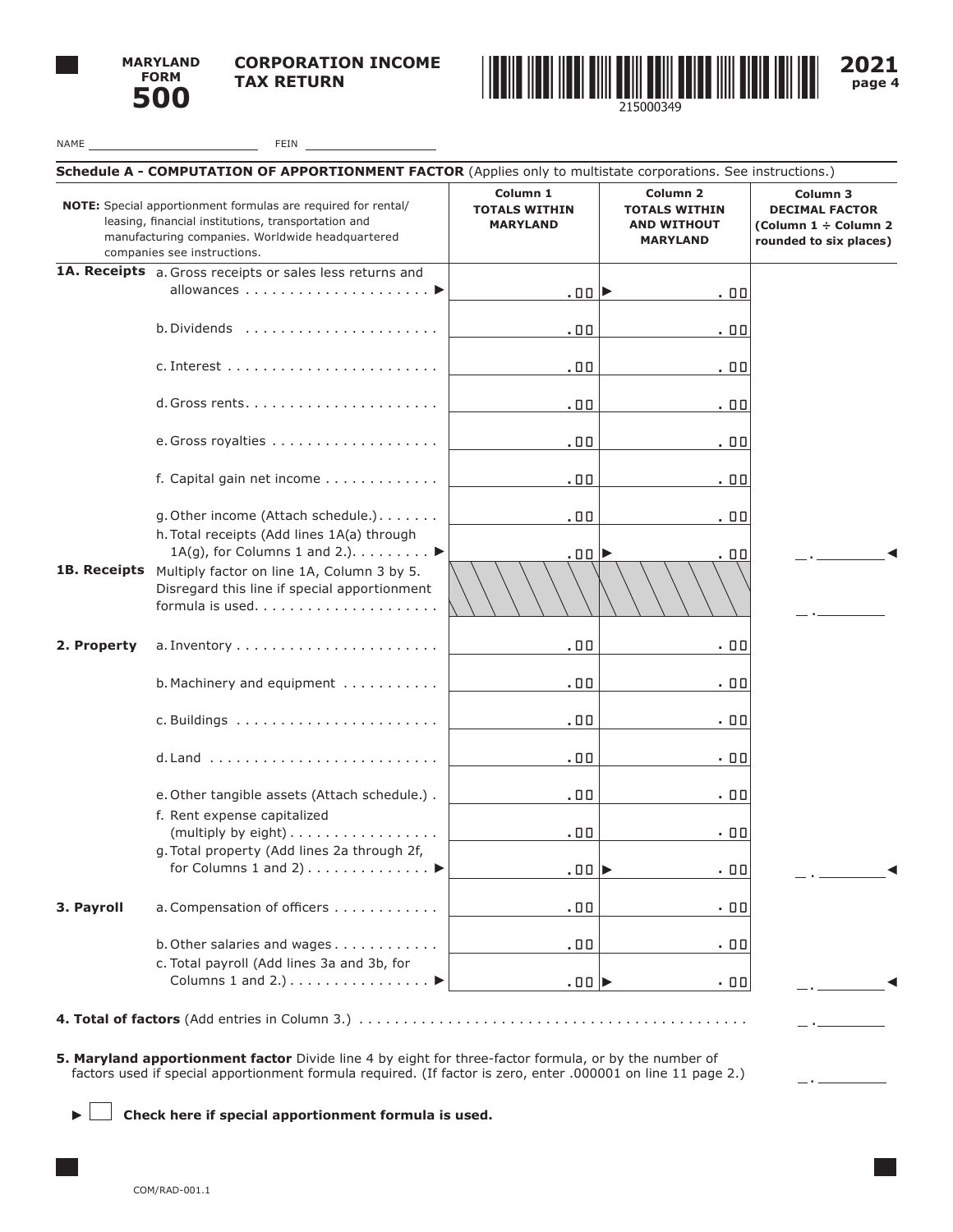



**2021 page 5**

| NAME | $T$ $T$ $N$<br>ΞIJΝ |  |
|------|---------------------|--|
|      |                     |  |

## **SCHEDULE B - ADDITIONAL INFORMATION REQUIRED (Attach a separate schedule if more space is necessary.) 1.** Telephone number of corporation tax department: **2.** Address of principal place of business in Maryland (if other than indicated on page 1): \_\_\_\_\_\_\_\_\_\_ **3.** Brief description of operations in Maryland: **4.** Has the Internal Revenue Service made adjustments (for a tax year in which a Maryland return was required) that were not previously reported to the Maryland Revenue Administration Division? . . .  $\Box$  Yes  $\Box$  No If "yes", indicate tax year(s) here: \_\_\_\_\_\_\_\_\_\_\_\_\_\_\_\_ and submit an amended return(s) together with a copy of the IRS adjustment report(s) under separate cover. **5.** Did the corporation file employer withholding tax returns/forms with the Maryland Revenue Administration Division for the last calendar year?. .. . Yes No **6.** Is this entity part of the federal consolidated filing?. . . . . . . . . . . . . . . . . . . . . . . . . . . . . . . . . . . . Yes No **If a multistate operation, provide the following: 7.** Is this entity a multistate corporation that is a member of a unitary group?. . Yes No **8.** Is this entity a multistate manufacturer with more than 25 employees?.  $\ldots$ .  $\ldots$ .  $\ldots$ .  $\ldots$ .  $\blacktriangleright \Box$  Yes  $\Box$  No **SCHEDULE C - ADDITIONAL INFORMATION REQUIRED (Attach a separate schedule if more space is necessary.) 1. SOURCE OF GRANT OR LOAN FORGIVENESS SUBTRACTION.** List the name(s) of the issuing agency/entity on the lines below. United States Federal Government (agency/entity) State Government (agency/entity) Local Government (agency/entity) **2. Subtraction for donations of certain disposable diapers, certain hygiene products, and certain monetary gifts.** List the name(s) of the qualified charitable entity on the lines below.